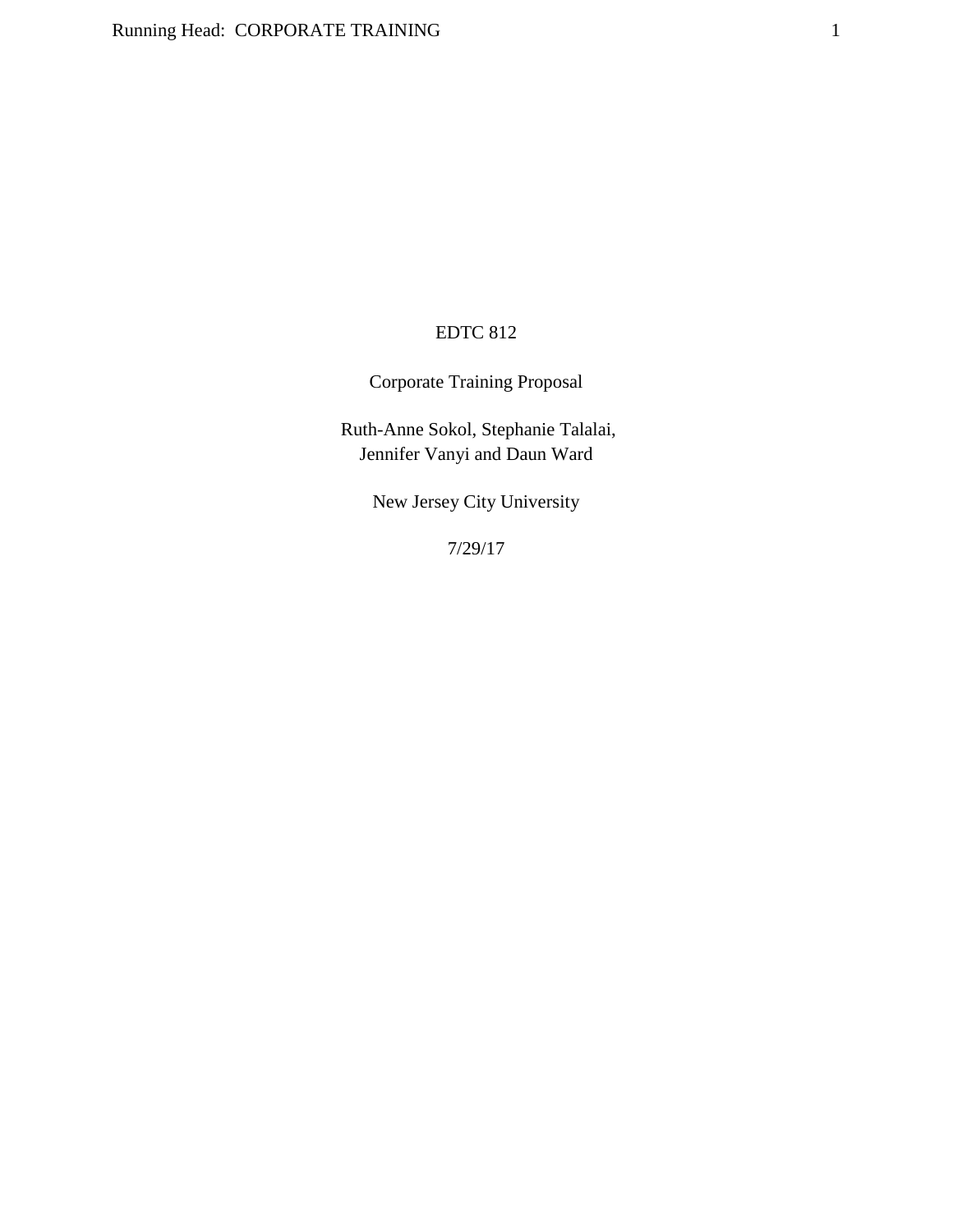

GetOnBoard Inc. is committed to high quality personalized corporate training with a global perspective. Our team of experienced and dedicated content developers and trainers will produce and deliver custom training modules to meet your specific needs. Utilizing the S.M.A.R.T method of implementation (Bogue, 2005), customized training will be specific to your desired outcome, measurable, achievable by all staff, realistic, and produced within your required time constraints.

### **The Monsanto Training Initiative**

New Employee Orientation Program "Using Company Technologies Appropriately"

### **Timeline**

| <b>Task</b>                                                                                               | <b>Time Needed for Completion</b>                                                                    |  |  |
|-----------------------------------------------------------------------------------------------------------|------------------------------------------------------------------------------------------------------|--|--|
| Meet with HR Manager to identify topics to be covered<br>by training modules and conduct needs assessment | 1 Day                                                                                                |  |  |
| Create online training modules based on identified topics                                                 | 4 Weeks                                                                                              |  |  |
| Review course materials with HR Manager                                                                   | 1 Week                                                                                               |  |  |
| Make any suggested modifications                                                                          | 1 Week                                                                                               |  |  |
| In person training for HR Manager and staff<br>*Refer to attached training agenda                         | 1 Day                                                                                                |  |  |
| Ongoing Tech Support and course content revisions                                                         | 1 Year with the option to extend<br>for an additional yearly fee.<br>*Refer to attached fee schedule |  |  |
| Ongoing analytics monitoring                                                                              | 1 Year with the option to extend<br>for an additional yearly fee.<br>*Refer to attached fee schedule |  |  |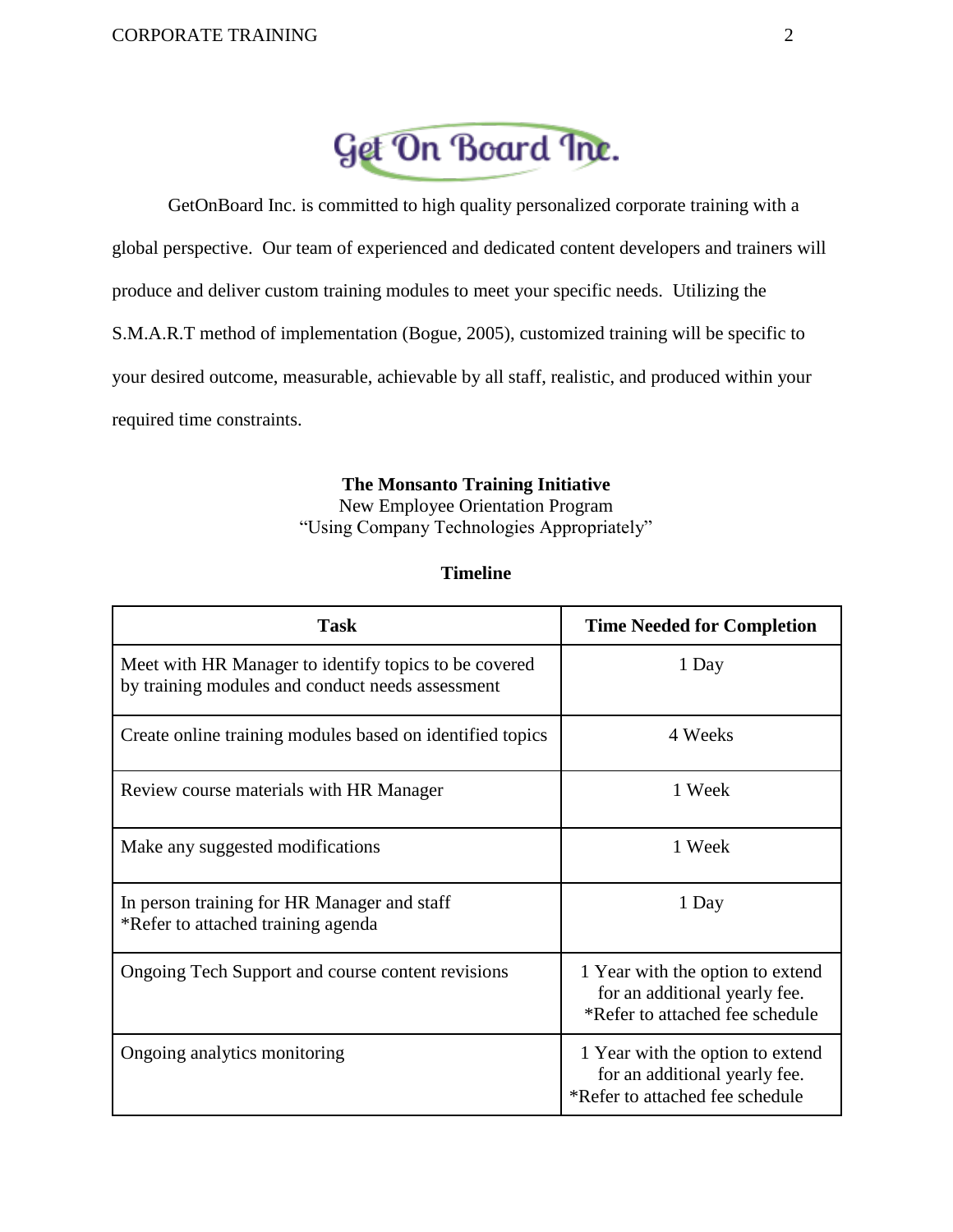### **Training Agenda**

### 8:00–9:00 **Participant Registration**

### 9:00–9:30 **Introduction—Using Company Technologies Appropriately**

- Rationale
- Course Outlines
- Access to Analytics
- Explanation of Modules
	- o Interactive Multimedia Module
	- o Game-based Learning Module
	- o Social Learning Module

### 9:30–11:00 **Part I: Acceptable Use of Company Technology**

- Written Communication
- Web browsing
- Data Transferring
- Personal Business Activity

[Q&A/Participant Exercises utilizing **Interactive Multimedia Module**]

### 11:30–1:00 **Part II: Social Media**

- Confidential Information
- Misrepresentation of Self or Company
- Social Media Guidelines [Q&A/Participant Exercises utilizing **Game-based Learning Module**]

### 1:30–3:00 **Part III: Information Security**

- Safeguarding Data and Systems
- Protect Against Unauthorized Access
- Information Security Policy

[Q&A/Participant Exercises utilizing **Social Learning Module**]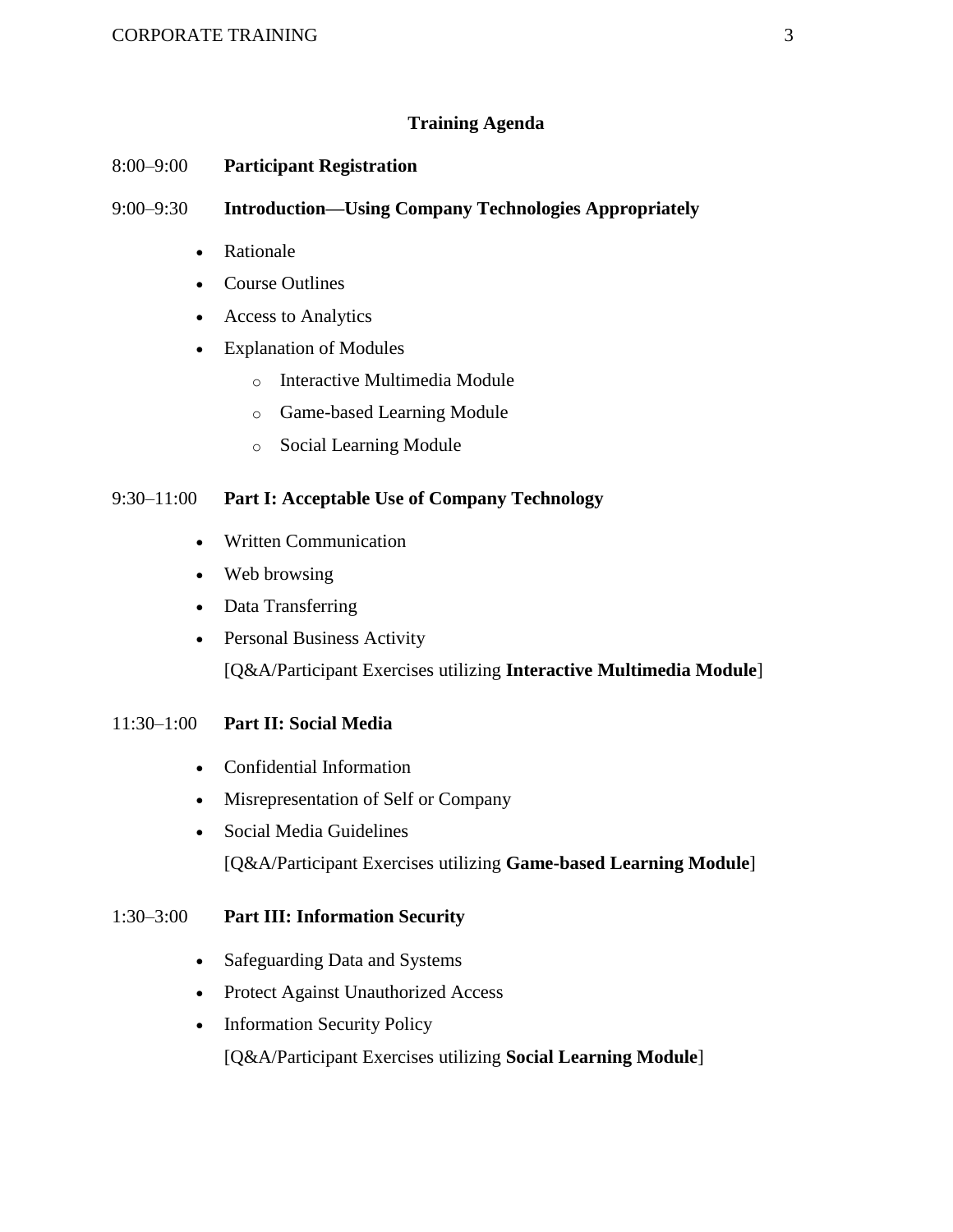#### **Modes of Training Delivery**

GetOnBoard Inc. is committed to providing corporate training modules that are grounded in learning theories that have been shown to be effective with adult learners. Due to our belief that a learner-centered approach which considers the differences inherent in each learner is the ideal method, we offer a differentiated training model which provides three varied modes of training delivery. This style of corporate training is rooted in the experiential learning theories of John Dewey and Jean Piaget, who both supported relevant learning experiences for all learners (Kolb, 2014).

 Another theoretical consideration that is an integral part of each module we design is whether our training content and materials promote motivation. The ARCS Model of Motivation (Keller, 1987) offers an approach to instructional design which allows for engaging learning, something that GetOnBoard emphasizes in our module development. All of our training courses are designed with attention, relevance, confidence, and satisfaction in mind with a specific focus on the element of choice that Keller (1987) emphasizes as the sixth component of relevance.

 It is our belief that offering choice and differentiation in our training modules allows for more engagement among learners, which then leads to greater retention of information. A study by Blackburn (2009) found that employees felt that differentiated training allowed for better retention of information due to its delivery using a method with which they could identify (p.81). Additionally, the same study found that employees who had choice in their mode of training had higher retention rates than the employees who received a general form of corporate training (p.80). Therefore, we plan to offer Monsanto employees three separate modes of training delivery; all of which incorporate eLearning and can be chosen based on each learner's style and preferences. The three modules are described below: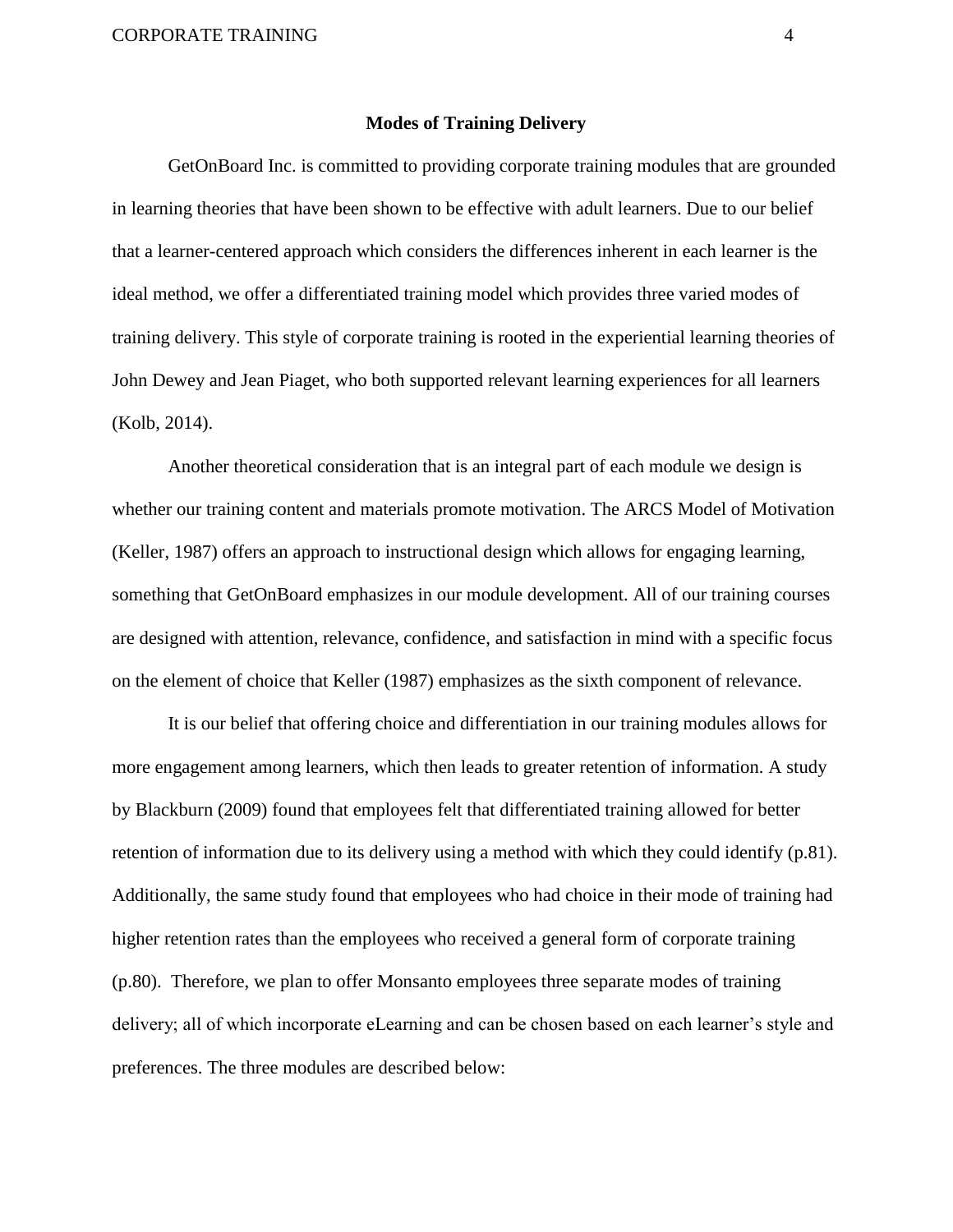#### CORPORATE TRAINING 5

#### **Interactive Multimedia Module**

This module offers interactive, reality-based learning scenario videos delivered through an eLearning course. This method of delivery allows for meaningful content to be delivered to learners in an engaging way; utilizing interactive quiz-style questions which are integrated into both the body of the videos and at the end of each topic unit. Decision-making exercises and simulation activities are also included in the interactive format. A design feature that we employ in designing the videos and related materials is to elicit an emotional response or allow for a personal connection to the experiences shown in the multimedia pieces.

### **Game-based Learning Module**

This module appeals to the gamers in your corporation and has been shown to be particularly engaging to millennial employees (Huffman, 2016). It offers a video-game feel with simulations and interactive avatars which present the training content. Learners can reach achievement levels and earn badges by completing units and successfully answering quiz-style questions. A leaderboard featuring participant scores and rankings, as well as the ability to post scores to social media add to this highly immersive experience.

#### **Social Learning Module**

The theory behind this model is based in Bandura's (1969) Social Learning Theory, where learners learn through interaction with others. This module utilizes online meetings, discussion forums, chat rooms, and social media platforms to communicate training content. The employees who chose this module will start with interactive videos which approach the course content through a storytelling format; focusing on problem-solving of workplace challenges. Participants can post online comments on the videos and interact with other learners via live chats. After the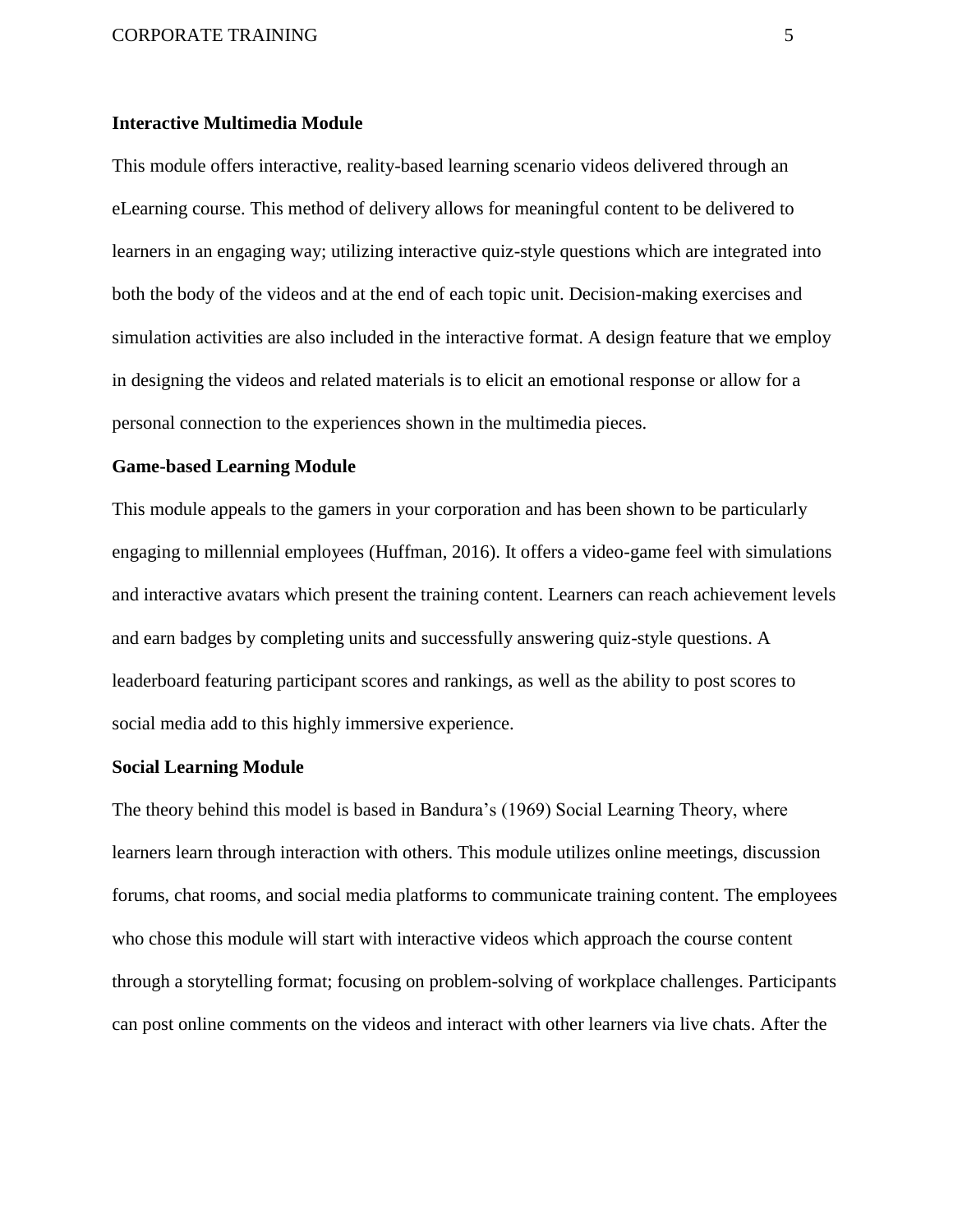units are presented, learning is reinforced by the interactions with other employees via synchronous video meet-ups and asynchronously in discussion forums.

All three of these modules can be accessed via mobile and desktop devices or can be integrated into Monsanto's existing LMS. Participants in all modes of training will also be given micro-learning opportunities which will be further explained in our assessment descriptions below.

### **Demonstration Activities Provided in Training Modules**

Within each module style, there will be units provided on each area of focus; "Using Company Technologies Appropriately," "Social Media Use," and "Information Security." To further demonstrate the types of module content and activities presented in the previous section, some examples of how employees will apply their learning are outlined below:

#### **Interactive Multimedia Module**

Our high-quality, interactive videos will present scenarios that reflect real-life situations which could arise in dealing with company technologies. Employees will use interactive quizzes to communicate how they feel the situation could be handled. Based on their responses, the course will then explain why or why not that decision reflected the correct protocol.

#### **Game-based Learning Module**

After viewing simulations narrated and presented by game avatars, this module will allow employees to participate in a game show-style format and compete against other players to communicate their ideas about how problems should be handled and policies should be applied. A review of the correct protocol will be presented after each quiz question to further reinforce the unit's content.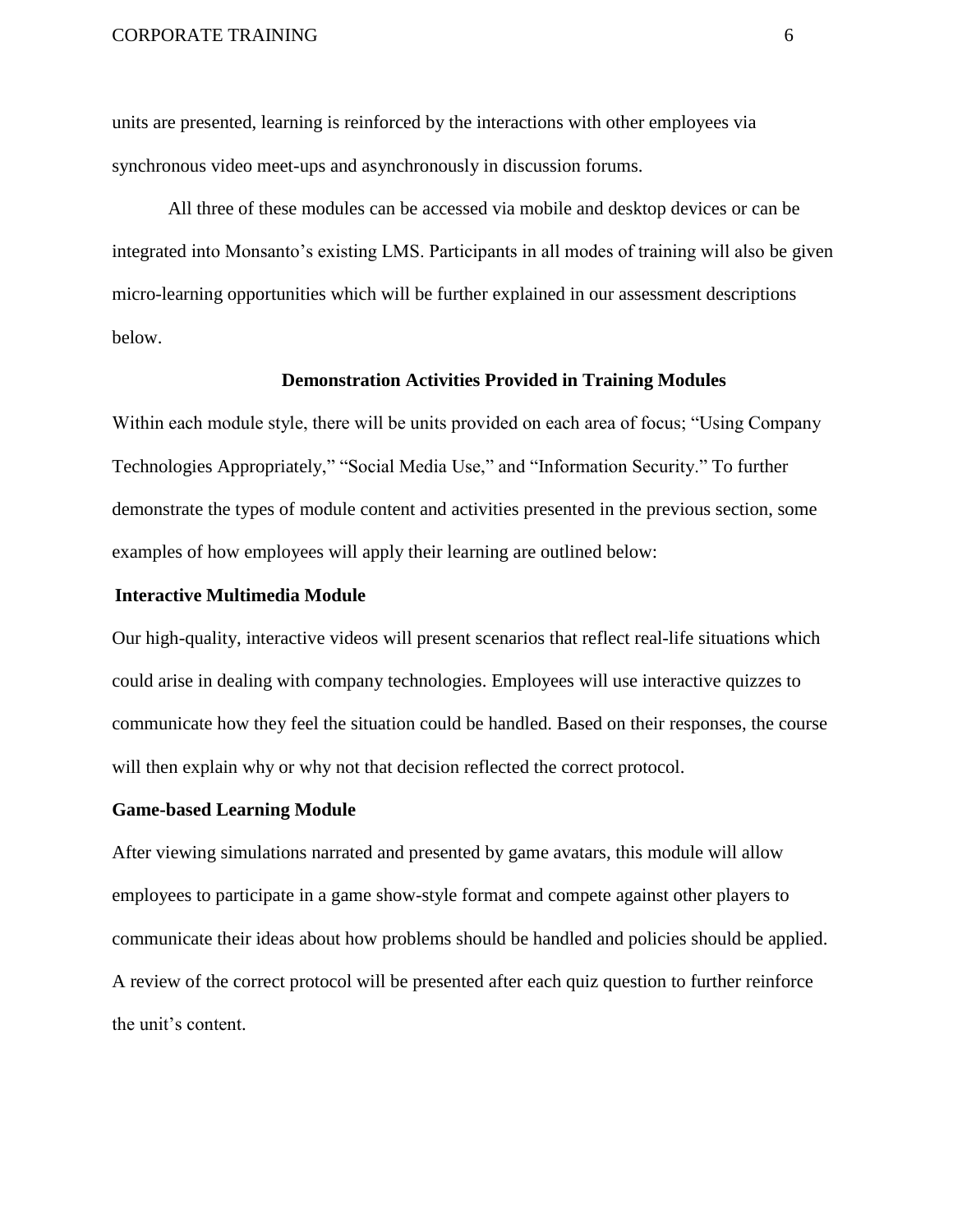#### **Social Learning Module**

After viewing videos which present possible scenarios in a storytelling fashion and participating in live commenting exercises, employees will then be assigned to a random team. Each group will use the provided live chats and video meetings to discuss what they feel is the best solution. The team will then decide on the proper plan of action and submit their response via the discussion board, which can be viewed and commented on by all the other Monsanto employee teams.

#### **Formative and Summative Assessment**

Formative assessments will be created through the incorporation of micro-learning strategies. Micro-learning experiences incorporate the use of technology to deliver instruction in concise learning segments (Hug, et. al, 2017). The learner will focus upon one objective in each module which will be assessed through real life experiences (Eades, 2014). Micro-learning experiences will be threaded throughout several checkpoints within the training modules. For example, one of the learning modules presented through the new employee orientation will focus upon the topic of Information Security. To implement micro-learning strategies to assess the learners' comprehension of the material, GetOnBoard Inc. will send the new employee an email which contains confidential information about Monsanto and ask the employee to forward this email to a friend outside of the company. The learner will be assessed upon how they decide to resolve this real-life scenario either by sending an email response to the sender stating that this would be an inappropriate action due to company security measures, by not acting upon the situation at all, or by forwarding the information to a person not employed by Monsanto. Specifically, these formative assessments will be incorporated through the creation of quizzes as well as question and answer segments within each training module.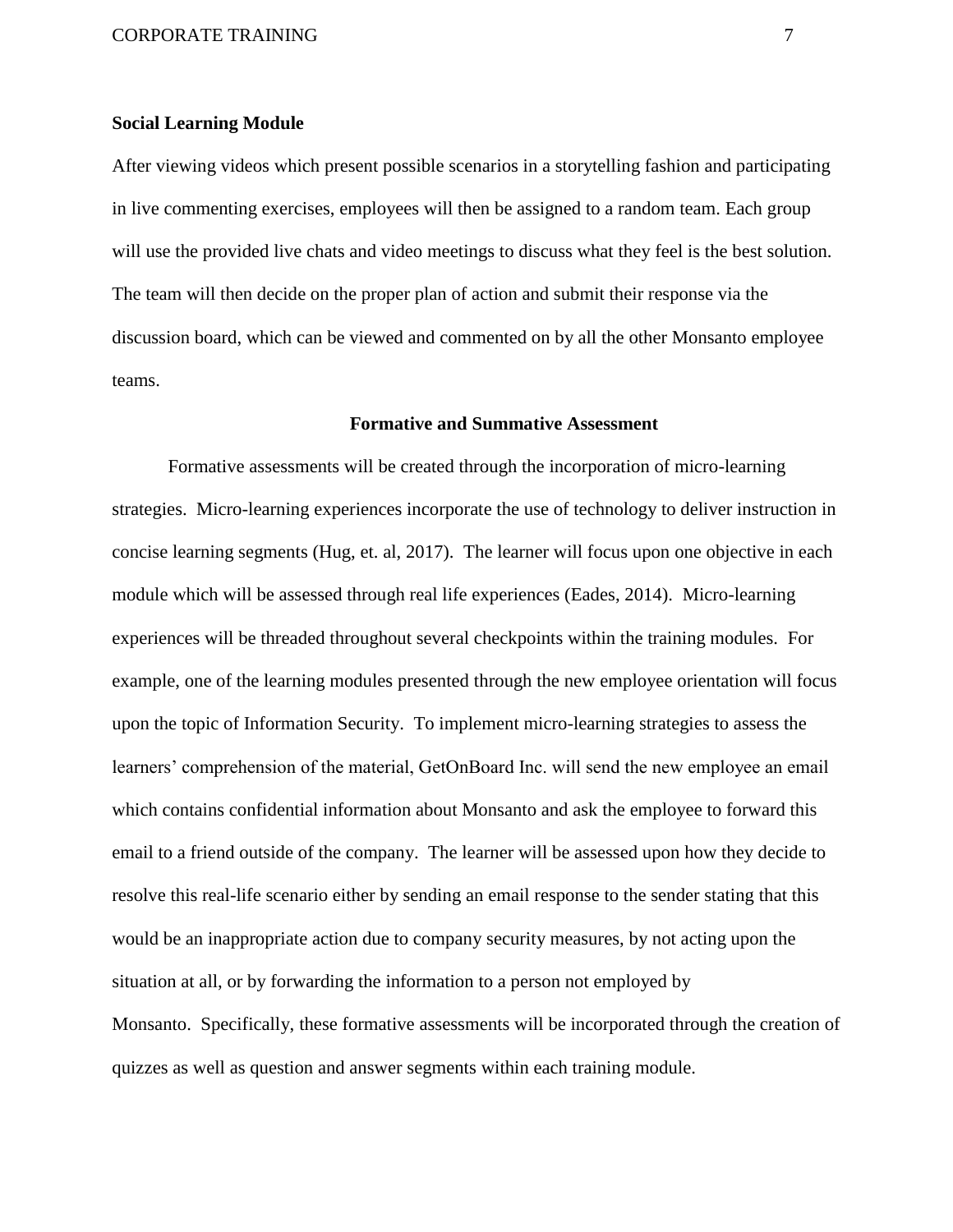The summative assessment for the training modules will be an online assessment which will be completed by all employees regardless of which mode of training they have chosen to complete their required orientation. The summative assessment will include a passing score of 85% proficiency based upon the rubric provided within the instructions. This summative assessment will require each new employee to create a video recording of themselves highlighting their understanding and comprehension of the overarching theme, "Using Company Technologies Appropriately," in addition to the three targeted areas of instruction including: "Acceptable Use of Company Technology," "Social Media," and "Information Security."

Learner analytics will be utilized to assess the training program's effectiveness. Learning analytics allow for an in-depth analysis of learners and their environments through the process of collecting and reviewing data with the purpose of creating the most effective learning experience (Reyes, 2015. p. 75). Greller & Drachsler (2012) have created a framework for learning analytics based upon six dimensions including stakeholders, objectives, data, instruments, external constraints, and internal limitations (p.45). Using surveys which will be distributed to new employees immediately after they complete the online training modules GetOnBoard Inc. will be able to analyze the data to make recommendations to Monsanto for the process of continuous ongoing support of the employee training process (Pappas, 2015). Using Monsanto's selected LMS the corporation can collect data which can be utilized to support and encourage the learner as they become a part of the ongoing process of employee training while addressing the three F's Focus, Feedback, and Fix it (Garn, 2017). Focus addresses the learning process which is highlighted through the differentiated training modules created by GetOnBoard Inc. Feedback enhances the use of the learning data which can even be utilized to make predictions pertaining to employee effectiveness just by the level of engagement measured through their completion of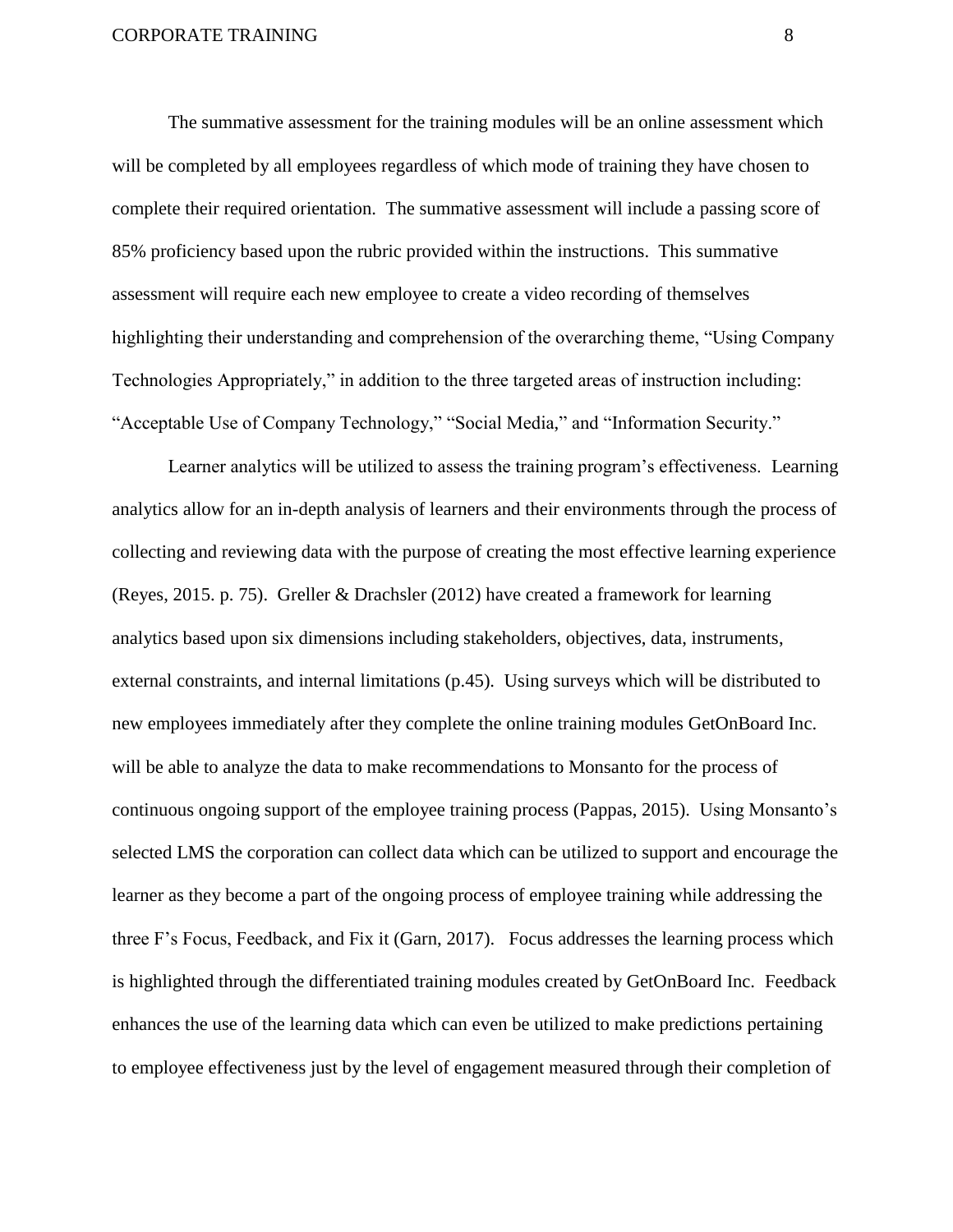the micro-learning components. Finally, Fix it will address the recommended suggestions for employee improvement and building ongoing successful training experiences (Garn, 2017).



GetOnBoard Inc. is committed to high quality personalized corporate training with a

global perspective. Our instructional design uses research based practices that allows for

engaging learning. We offer competitive prices, state of the art technology and outstanding

service. The following fees are based on a one-year contract.

### **The Monsanto Training Initiative**

New Employee Orientation Program "Using Company Technologies Appropriately"

### **Proposed Fee Schedule**

| <b>Task</b>                                                                                                                                                                                     | <b>Fees</b>                                                                       |  |
|-------------------------------------------------------------------------------------------------------------------------------------------------------------------------------------------------|-----------------------------------------------------------------------------------|--|
| <b>Project Manager/Trainer</b>                                                                                                                                                                  | \$1000.00 day for training                                                        |  |
| <b>Conduct Needs Assessment:</b> Meet with HR Manager and<br>committee to identify topics to be covered by training modules.                                                                    | \$1000.00 day for needs<br>assessment                                             |  |
| In Person Training: Person to person training for HR<br>Manager and staff.<br><b>Monitor analytics:</b> to improve content and training modules,<br>this included monthly articulation meetings | \$75.00 x 20 hours<br>Estimate based on<br>services provided<br>Total: \$3,500.00 |  |
| <b>Instructional Designer</b>                                                                                                                                                                   | $$100.00 \times 160$ hours                                                        |  |
| <b>Create Content:</b><br>The instructional designer will create content for the following<br>topics:<br>Acceptable Use of Technology<br>Social Media<br><b>Information Security</b>            | Estimate based on<br>timeline of four<br>weeks                                    |  |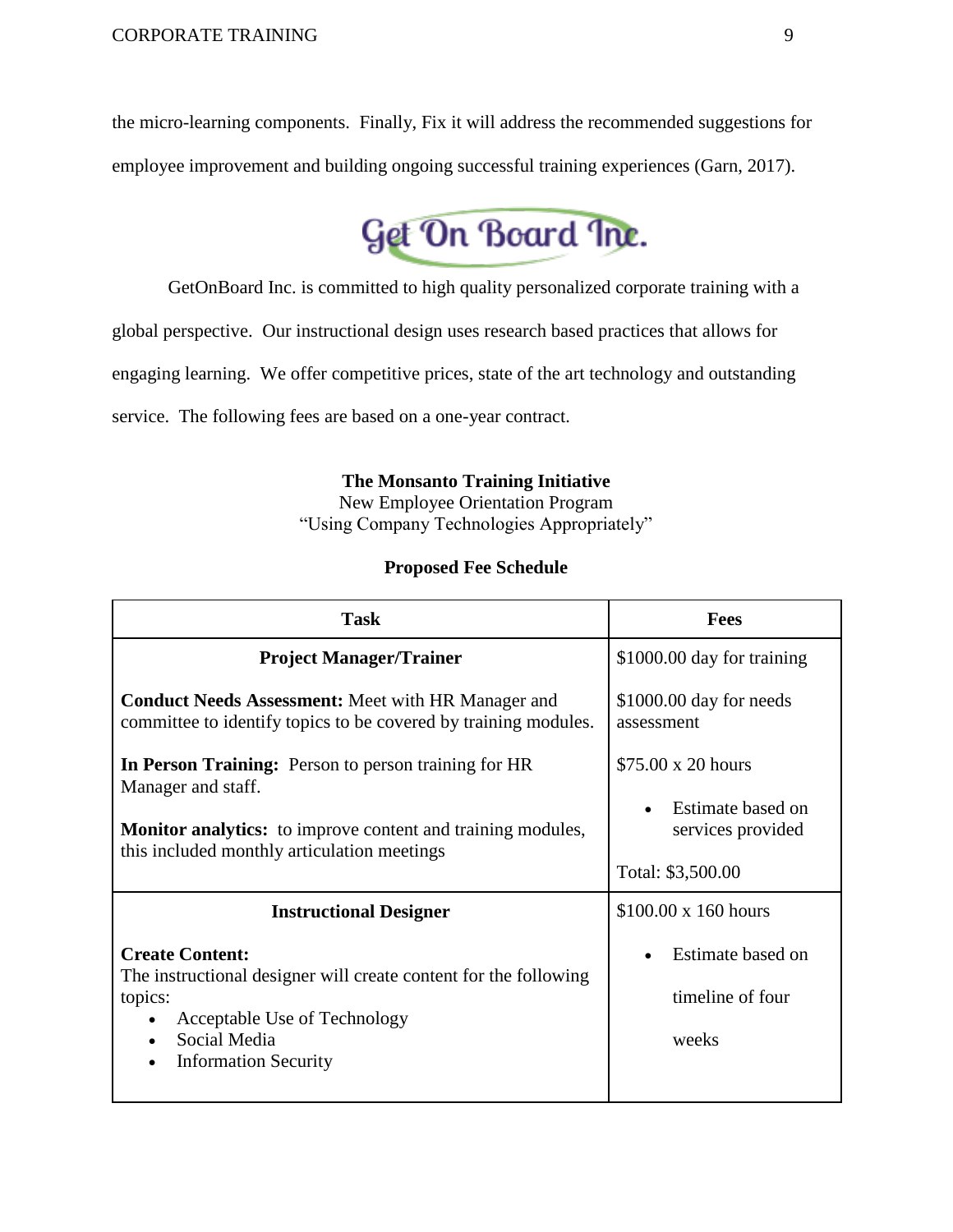| The instructional designer will create differentiated training<br>modules for each topic using the modes of delivery:                            | Total \$16,000.00 |
|--------------------------------------------------------------------------------------------------------------------------------------------------|-------------------|
| Interactive Multimedia Module<br>Game-based Learning Module<br>Social Learning Module                                                            |                   |
| <b>Course Content Revisions:</b> Unlimited content revision during<br>the contract period. Please see stipulated agreement on<br>turnaround time |                   |
| <b>Unlimited Access and Unlimited Users</b>                                                                                                      | \$25,000.00       |
| Monsanto will have unlimited access and users                                                                                                    |                   |
| <b>Ongoing Tech Support</b>                                                                                                                      | \$12,000.00       |
| Dedicated tech team and 24-hour help line for Monsanto                                                                                           |                   |
| <b>Total</b>                                                                                                                                     | \$56,500.00       |

Source: Based on https://www.learningsolutionsmag.com/articles/406/how-to-determine-the-real-cost-ofe-learning-programs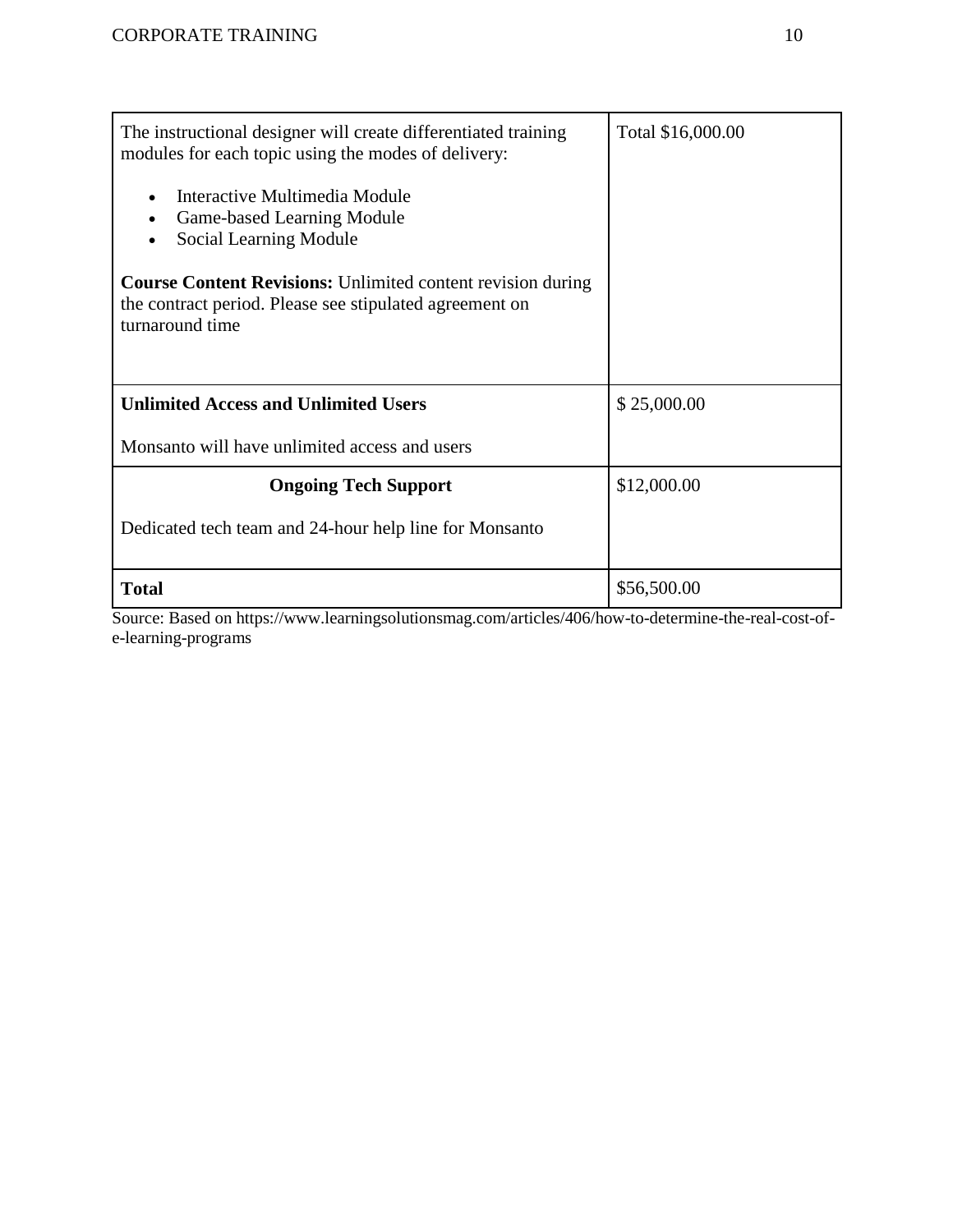#### References

- Bandura, A. (1969). Social-learning theory of identificatory processes. *Handbook of socialization theory and research*, *213*, 262.
- Blackburn, J. F. (2009). *Differentiated learning modules for corporate training based on learning styles* (Ph.D.). Available from ProQuest Dissertations & Theses Global. (305177497).
- Bogue, R. L. (2005, April 25). Use S.M.A.R.T. goals to launch management by objectives plan. Retrieved from: http://www.techrepublic.com/article/use-smart-goals-to-launchmanagement-by-objectives-plan/
- Eades, J., (2014). Why Microlearning is HUGE and how to be a part of it. Retrieved from: https://elearningindustry.com/why-microlearning-is-huge
- Huffman, E. (2016, July 11). How gamification can help engage millennial employees. *Journal of Accountancy.* Retrieved from:

http://www.journalofaccountancy.com/newsletters/2016/jul/how-gamification-canengage-millennial-employees.html

Hug, T., Lindner, M., & Bruck, P. (2017). Microlearning: Emerging concepts, practices and technologies after e-Learning. Retrieved from: https://www.researchgate.net/publication/246822097\_Microlearning\_Emerging\_Concept s\_Practices\_and\_Technologies\_after\_e-Learning

Garn, K., (2017). Learning Analytics: Why it's important to measure training. Retrieved from:

https://elearningindustry.com/learning-analytics-why-important-measure-training

Greller, W. & Drachsler, H. (2012). Translating learning into numbers: A generic framework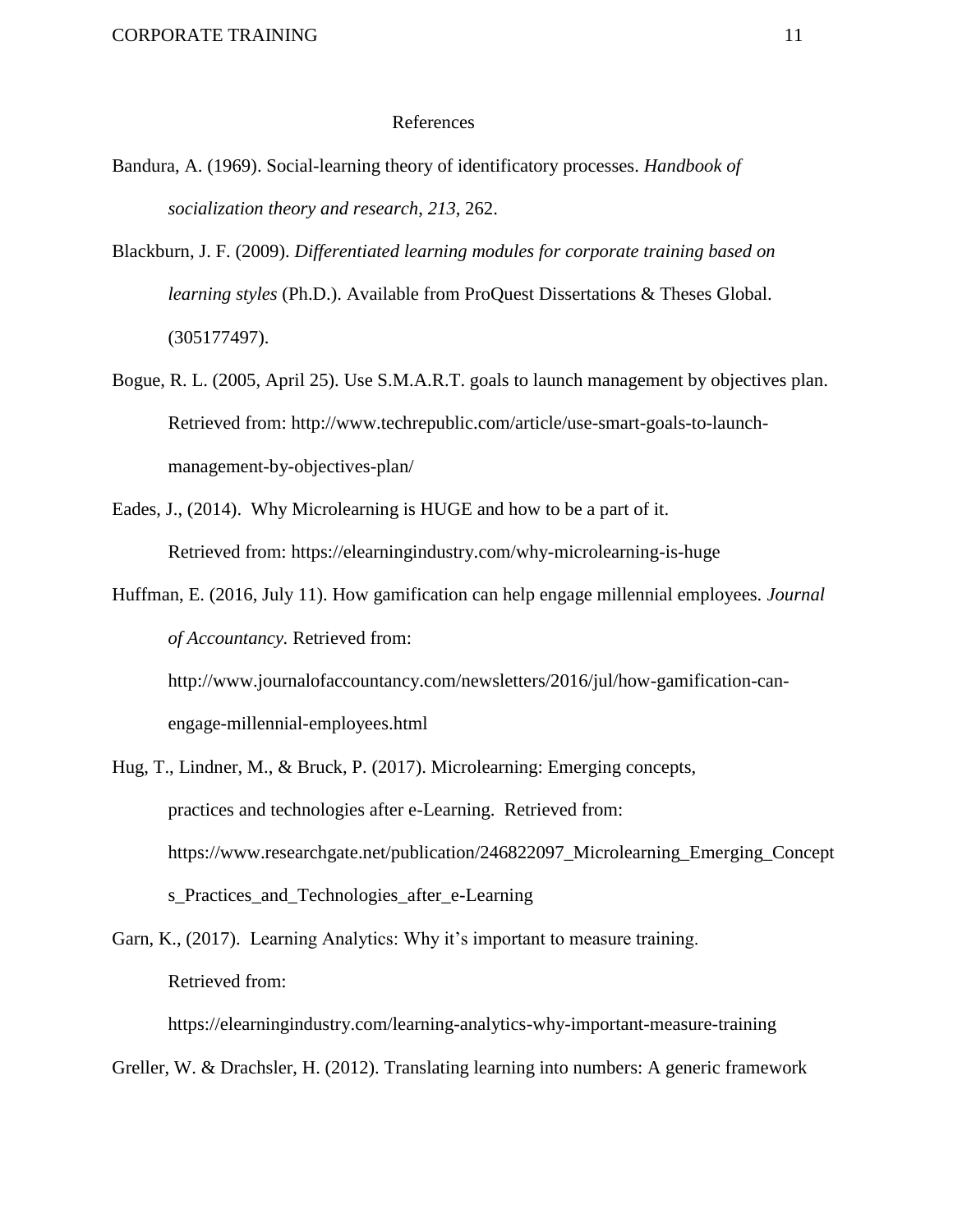for learning analytics. *Educational Technology & Society*, 15(3), 42–57.

- Keller, J. M. (1987). Development and use of the ARCS model of instructional design. *Journal of instructional development*, *10*(3), 2-10.
- Kolb, D. A. (2014). *Experiential learning: Experience as the source of learning and development*. FT press.
- Pappas, C. (2015). Eight tips to create a successful employee online training orientation program. Retrieved from: https://elearningindustry.com/8-tips-to-create-a-successful-employee-online-trainingorientation-program
- Reyes, J. (2015). The skinny on big data in education: Learning analytics simplified. *TechTrends: Linking Research & Practice to Improve Learning.* Mar2015, Vol. 59 Issue 2, p75-80. 6p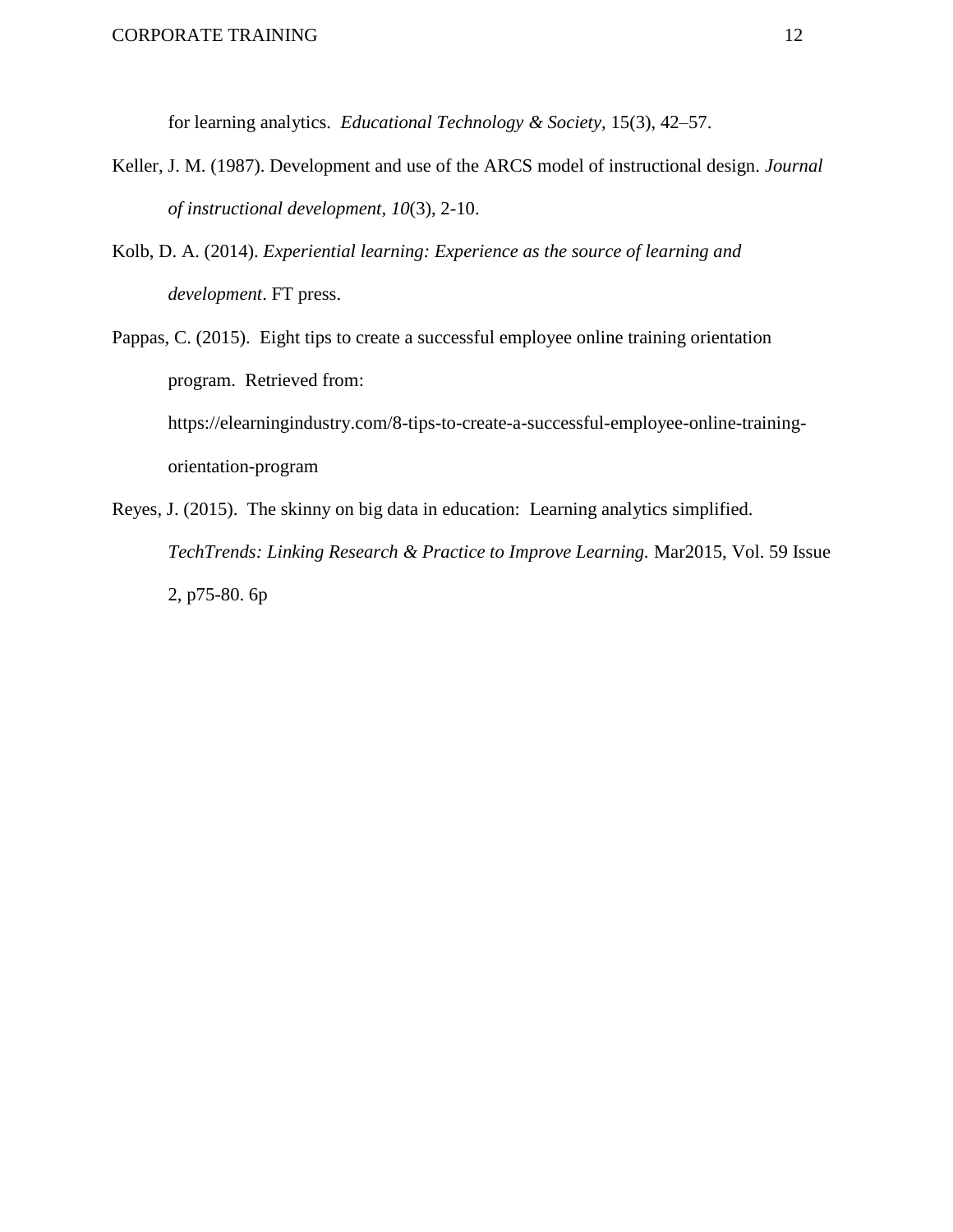#### Turnitin Originality Report Corporate Training Proposal by Stephanie Talalai From Assignment 1 (Teaching in the Adult Learning Environment)

- Processed on 29-Jul-2017 9:52 AM EDT
- ID: 833862299
- Word Count: 2198

Similarity Index 12% Similarity by Source Internet Sources: 9% Publications: 4% Student Papers: 12% **sources: 1** 2% match (Internet from 02-Dec-2016) <http://iserjournals.com/journals/eurasia/articles/10.12973/eurasia.2017.00603a> **2** 1% match (Internet from 30-Nov-2015) [http://positivesharing.com/wp-content/uploads/2015/02/Happiness-at-work-interventions-full](http://positivesharing.com/wp-content/uploads/2015/02/Happiness-at-work-interventions-full-report.doc)[report.doc](http://positivesharing.com/wp-content/uploads/2015/02/Happiness-at-work-interventions-full-report.doc) **3** 1% match (student papers from 22-Jul-2011) [Submitted to The Chicago School of Professional Psychology on 2011-07-22](file:///C:/paperInfo.asp) **4** 1% match (student papers from 13-Jun-2016) [Submitted to Colorado Technical University Online on 2016-06-13](file:///C:/paperInfo.asp) **5** 1% match (student papers from 08-Dec-2016) [Submitted to Trident University International on 2016-12-08](file:///C:/paperInfo.asp) **6** 1% match (student papers from 06-Oct-2016) [Submitted to University of New England on 2016-10-06](file:///C:/paperInfo.asp) **7** 1% match (Internet from 02-Dec-2014) [http://www.ifets.info/journals/15\\_3/ets\\_15\\_3.pdf](http://www.ifets.info/journals/15_3/ets_15_3.pdf) **8** 1% match (student papers from 18-Aug-2015) [Submitted to University of Southern California on 2015-08-18](file:///C:/paperInfo.asp) **9** 1% match (student papers from 25-Jun-2015) [Submitted to Grand Canyon University on 2015-06-25](file:///C:/paperInfo.asp) **10**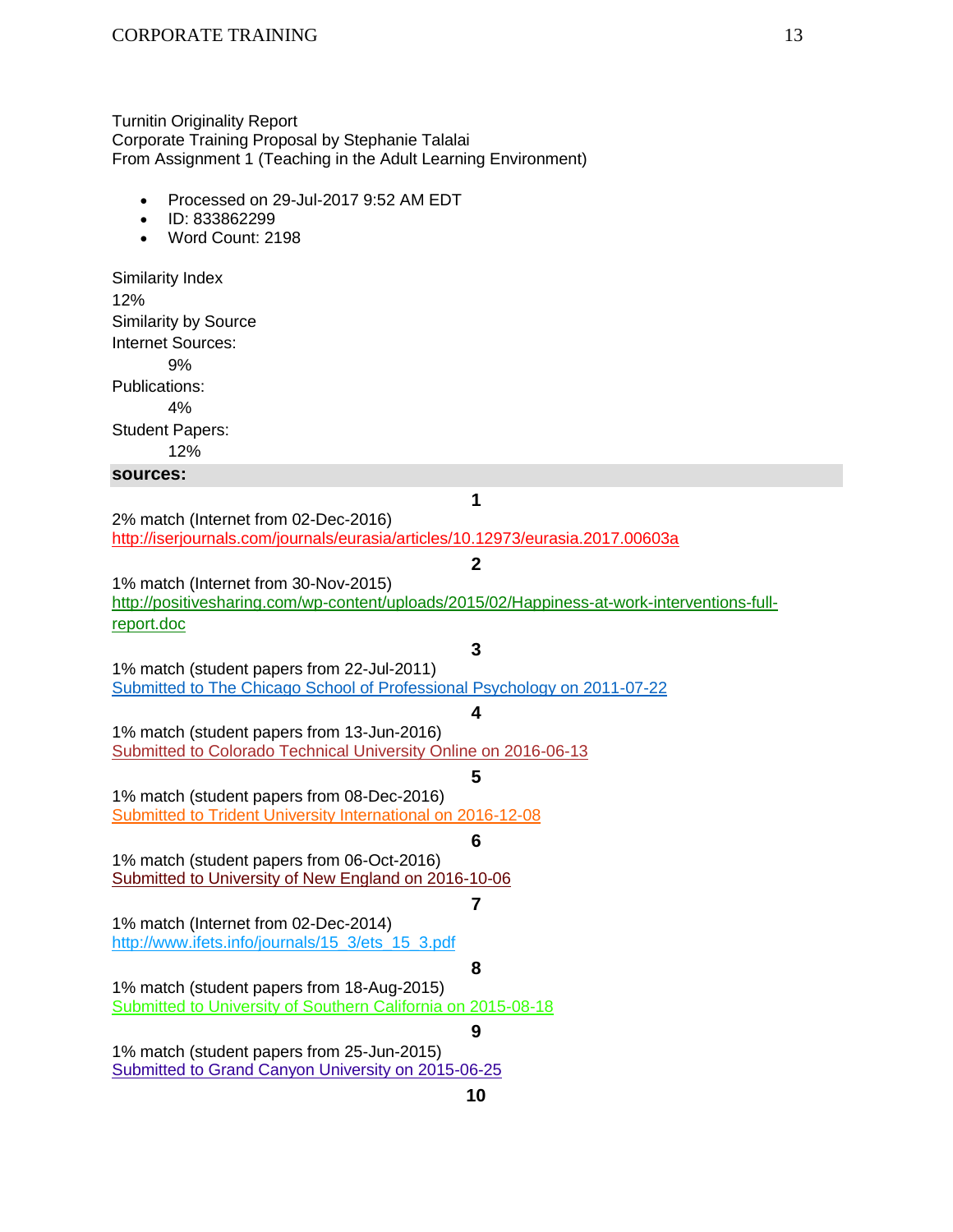1% match (student papers from 17-Jul-2017) Submitted to [University of East London on 2017-07-17](file:///C:/paperInfo.asp)

1% match (publications)

["Emerging Technologies for Education", Springer Nature, 2017](http://link.springer.com/10.1007/978-3-319-52836-6)

**12** 1% match (student papers from 06-Mar-2016) [Submitted to Harrisburg University of Science and Technology on 2016-03-06](file:///C:/paperInfo.asp)

**13**

**11**

< 1% match (publications)

[Mah, Dana-Kristin. "Learning Analytics and Digital Badges: Potential Impact on Student Retention in](http://dx.doi.org/10.1007/s10758-016-9286-8)  [Higher Education", Technology Knowledge and Learning, 2016.](http://dx.doi.org/10.1007/s10758-016-9286-8)

### **paper text:**

Running Head: CORPORATE TRAINING 1 EDTC 812 Corporate Training Proposal Ruth-Anne Sokol, Stephanie Talalai, Jennifer Vanyi and Daun Ward New Jersey City University 7/29/17 GetOnBoard Inc. is committed to high quality personalized corporate training with a global perspective. Our team of experienced and dedicated content developers and trainers will produce and deliver custom training modules to meet your specific needs. Utilizing the S.M.A.R.T method of implementation (Bogue, 2005), customized training will be specific to your desired outcome, measurable, achievable by all staff, realistic, and produced within your required time constraints. The Monsanto Training Initiative New Employee Orientation Program "Using Company Technologies Appropriately" Timeline Task Time Needed for Completion Meet with HR Manager to identify topics to be covered by training modules and conduct needs assessment 1 Day Create online training modules based on identified topics 4 Weeks Review course materials with HR Manager 1 Week Make any suggested modifications 1 Week In person training for HR Manager and staff \*Refer to attached training agenda 1 Day Ongoing Tech Support and course content revisions 1 Year with the option to extend for an additional yearly fee. \*Refer to attached fee schedule Ongoing analytics monitoring 1 Year with the option to extend for an additional yearly fee. \*Refer to attached fee schedule 8:00–9:00 9:00–9:30 ? ? ? ? 9:30–11:00 ? ? ? ? 11:30–1:00 ? ? ? 1:30–3:00 ? ? ? Training Agenda Participant Registration Introduction—Using Company Technologies Appropriately Rationale Course Outlines Access to Analytics Explanation of Modules o Interactive Multimedia Module o Game-based Learning Module o Social Learning Module Part I: Acceptable Use of Company Technology Written Communication Web browsing Data Transferring Personal Business Activity [Q&A/Participant Exercises utilizing Interactive Multimedia Module] Part II: Social Media Confidential Information Misrepresentation of Self or Company Social Media Guidelines [Q&A/Participant Exercises utilizing Game-based Learning Module] Part III: Information Security Safeguarding Data and Systems Protect Against Unauthorized Access Information Security Policy [Q&A/Participant Exercises utilizing Social Learning Module] Modes of Training Delivery GetOnBoard Inc. is committed to providing corporate training modules that are grounded in learning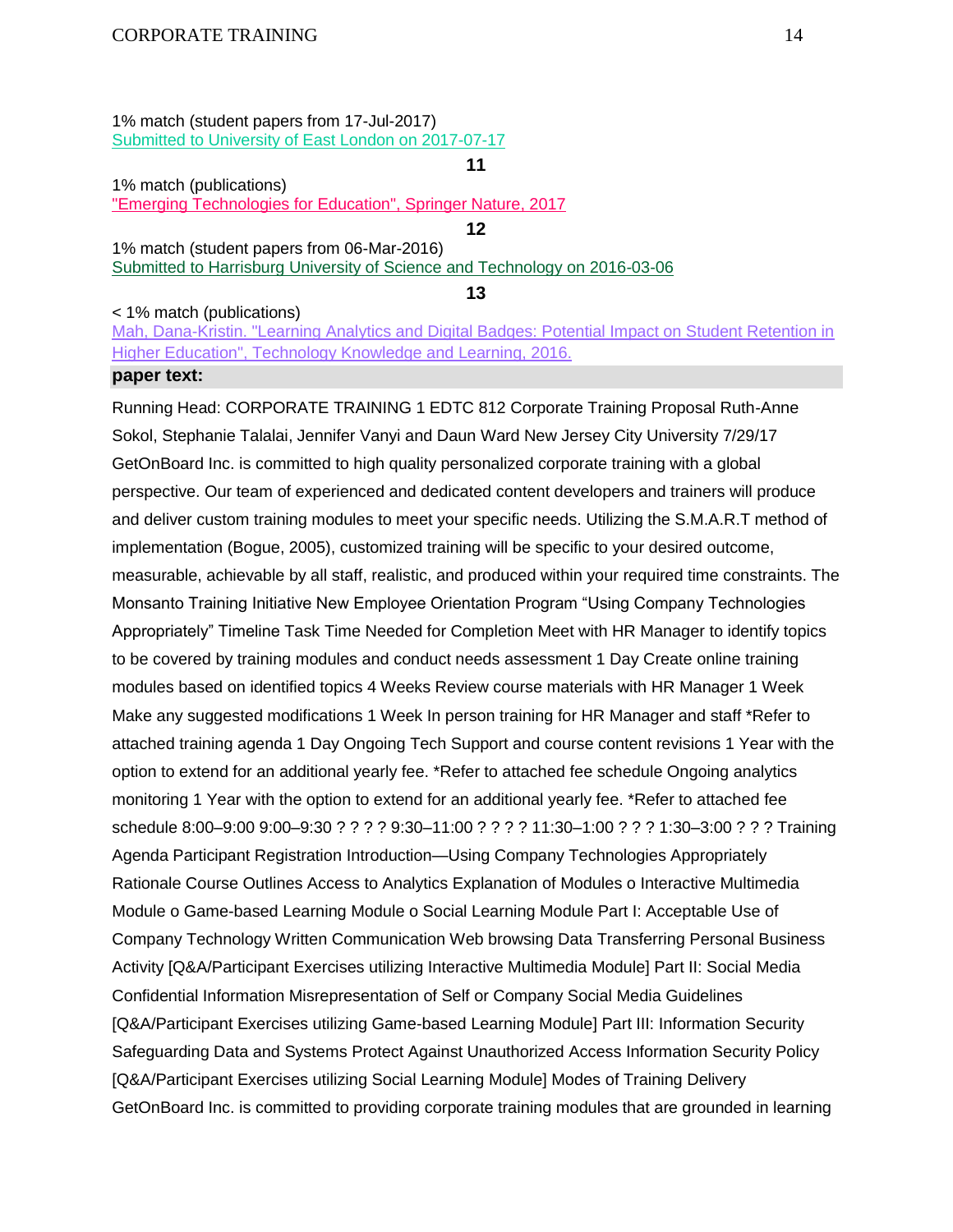theories that have been shown to be effective with adult learners. Due to our belief that a learnercentered approach which considers the differences inherent in each learner is the ideal method, we offer a differentiated training model which provides three varied modes of training delivery. This style of corporate training is rooted in the experiential learning theories of John Dewey and Jean Piaget, who both supported relevant learning experiences for all learners (Kolb, 2014). Another theoretical consideration that is an integral part of each module we design is whether our training content and materials promote motivation. The ARCS Model of Motivation (Keller, 1987) offers an approach to instructional design which allows for engaging learning, something that GetOnBoard emphasizes in our module development. All of our training courses are designed with attention, relevance, confidence, and satisfaction in mind with a specific focus on the element of choice that Keller (1987) emphasizes as the sixth component of relevance. It is our belief that offering choice and differentiation in our training modules allows for more engagement among learners, which then leads to greater retention of information. A study by Blackburn (2009) found that employees felt that differentiated training allowed for better retention of information due to its delivery using a method with which they could identify (p.81). Additionally, the same study found that employees who had choice in their mode of training had higher retention rates than the employees who received a general form of corporate training (p.80). Therefore, we plan to offer Monsanto employees three separate modes of training delivery; all of which incorporate eLearning and can be chosen based on each learner's style and preferences. The three modules are described below: Interactive Multimedia Module This module offers interactive, reality-based learning scenario videos delivered through an eLearning course. This method of delivery allows for meaningful content to be delivered to learners in an engaging way; utilizing interactive quiz-style questions which are integrated into both the body of the videos and at the end of each topic unit. Decision-making exercises and simulation activities are also included in the interactive format. A design feature that we employ in designing the videos and related materials is to elicit an emotional response or allow for a personal connection to the experiences shown in the multimedia pieces. Game-based Learning Module This module appeals to the gamers in your corporation and has been shown to be particularly engaging to millennial employees (Huffman, 2016). It offers a video-game feel with simulations and interactive avatars which present the training content. Learners can reach achievement levels and earn badges by completing units and successfully answering quiz-style questions. A leaderboard featuring participant scores and rankings, as well as the ability to post scores to social media add to this highly immersive experience. Social Learning Module The theory behind this model is based in Bandura's (1969) Social Learning Theory, where learners learn through interaction with others. This module utilizes online meetings, discussion forums, chat rooms, and social media platforms to communicate training content. The employees who chose this module will start with interactive videos which approach the course content through a storytelling format; focusing on problem-solving of workplace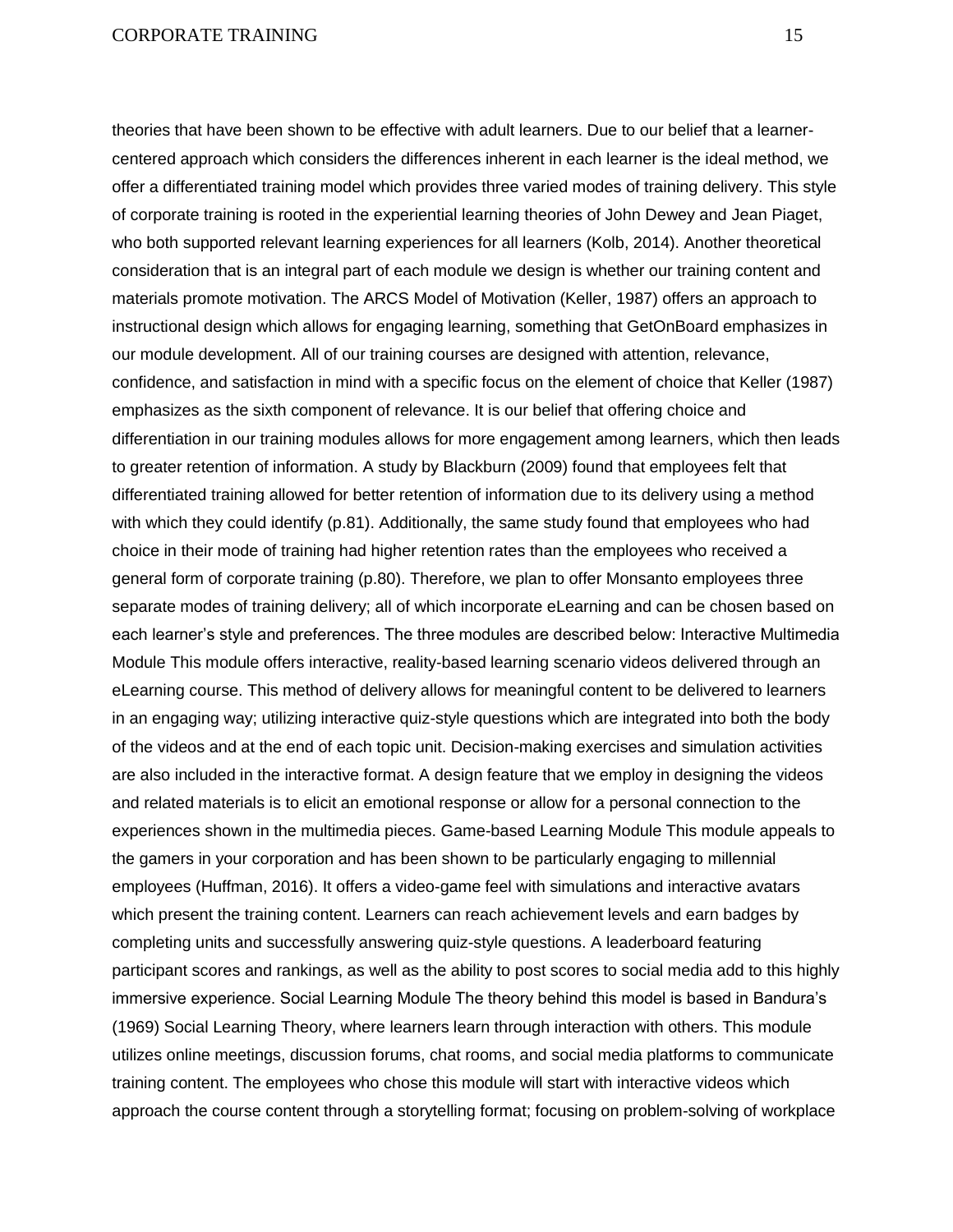challenges. Participants can post online comments on the videos and interact with other learners via live chats. After the units are presented, learning is reinforced by the interactions with other employees via synchronous video meet-ups and asynchronously in discussion forums. All three of these modules can be accessed via mobile and desktop devices or can be integrated into Monsanto's existing LMS. Participants in all modes of training will also be given micro-learning opportunities which will be further explained in our assessment descriptions below. Demonstration Activities Provided in Training Modules Within each module style, there will be units provided on each area of focus; "Using Company Technologies Appropriately," "Social Media Use," and "Information Security." To further demonstrate the types of module content and activities presented in the previous section, some examples of how employees will apply their learning are outlined below: Interactive Multimedia Module Our high-quality, interactive videos will present scenarios that reflect real-life situations which could arise in dealing with company technologies. Employees will use interactive quizzes to communicate how they feel the situation could be handled. Based on their responses, the course will then explain why or why not that decision reflected the correct protocol. Game-based Learning Module After viewing simulations narrated and presented by game avatars, this module will allow employees to participate in a game show-style format and compete against other players to communicate their ideas about how problems should be handled and policies should be applied. A review of the correct protocol will be presented after each quiz question to further reinforce the unit's content. Social Learning Module After viewing videos which present possible scenarios in a storytelling fashion and participating in live commenting exercises, employees will then be assigned to a random team. Each group will use the provided live chats and video meetings to discuss what they feel is the best solution. The team will then decide on the proper plan of action and submit their response via the discussion board, which can be viewed and commented on by all the other Monsanto employee teams. Formative and Summative Assessment Formative assessments will be created through the incorporation of micro-learning strategies. Micro-learning experiences incorporate the use of technology to deliver instruction in concise learning segments (Hug, et. al, 2017). The learner will focus upon one objective in each module which will be assessed through real life experiences (Eades, 2014). Micro-learning experiences will be threaded throughout several checkpoints within the training modules. For example, one of the learning modules presented through the new employee orientation will focus upon the topic of Information Security. To implement micro-learning strategies to assess the learners' comprehension of the material, GetOnBoard Inc. will send the new employee an email which contains confidential information about Monsanto and ask the employee to forward this email to a friend outside of the company. The learner will be assessed upon how they decide to resolve this real-life scenario either by sending an email response to the sender stating that this would be an inappropriate action due to company security measures, by not acting upon the situation at all, or by forwarding the information to a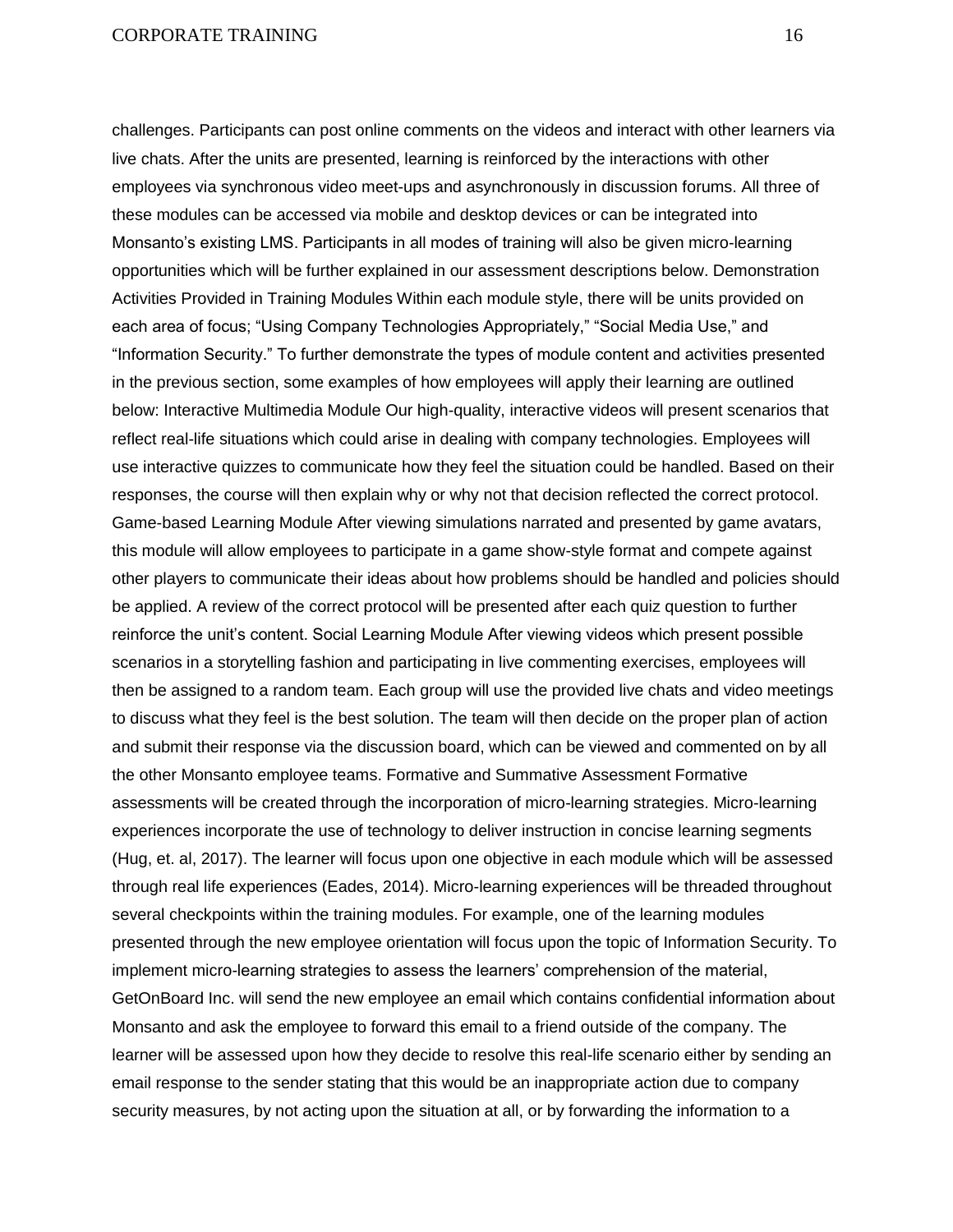person not employed by Monsanto. Specifically, these formative assessments will be incorporated through the creation of quizzes as well as question and answer segments within each training module. The summative assessment for the training modules will be an online assessment which will be completed by all employees regardless of which mode of training they have chosen to complete their required orientation. The summative assessment will include a passing score of 85% proficiency based upon the rubric provided within the instructions. This summative assessment will require each new employee to create a video recording of themselves highlighting their understanding and comprehension of the overarching theme, "Using Company Technologies Appropriately," in addition to the three targeted areas of instruction including: "Acceptable Use of Company Technology," "Social Media," and "Information Security." Learner analytics will be utilized to assess the training program's effectiveness. Learning analytics allow for an in-depth analysis of learners and their environments through the process of collecting and reviewing data with the purpose of creating the most effective learning experience (Reyes, 2015. p. 75). Greller & Drachsler

(2012) have created a framework for learning analytics based upon six 13**[dimensions](javascript:openDSC(58913575,%2037,%20) including**

**[stakeholders,](javascript:openDSC(58913575,%2037,%20)** objectives, **data, instruments, external constraints, and internal limitations** (p.45). Using surveys

which will be distributed to new employees immediately after they complete the online training modules GetOnBoard Inc. will be able to analyze the data to make recommendations to Monsanto for the process of continuous ongoing support of the employee training process (Pappas, 2015). Using Monsanto's selected LMS the corporation can collect data which can be utilized to support and encourage the learner as they become a part of the ongoing process of employee training while addressing the three F's Focus, Feedback, and Fix it (Garn, 2017). Focus addresses the learning process which is highlighted through the differentiated training modules created by GetOnBoard Inc. Feedback enhances the use of the learning data which can even be utilized to make predictions pertaining to employee effectiveness just by the level of engagement measured through their completion of the micro-learning components. Finally, Fix it will address the recommended suggestions for employee improvement and building ongoing successful training experiences (Garn, 2017). GetOnBoard Inc. is committed to high quality personalized corporate training with a global perspective. Our instructional design uses research based practices that allows for engaging learning. We offer competitive prices, state of the art technology and outstanding service. The following fees are based on a one-year contract. The Monsanto Training Initiative New Employee Orientation Program "Using Company Technologies Appropriately" Proposed Fee Schedule Task Fees Project Manager/Trainer \$1000.00 day for training Conduct Needs Assessment: Meet with HR Manager and committee to identify topics to be covered by training modules. In Person Training: Person to person training for HR Manager and staff. Monitor analytics: to improve content and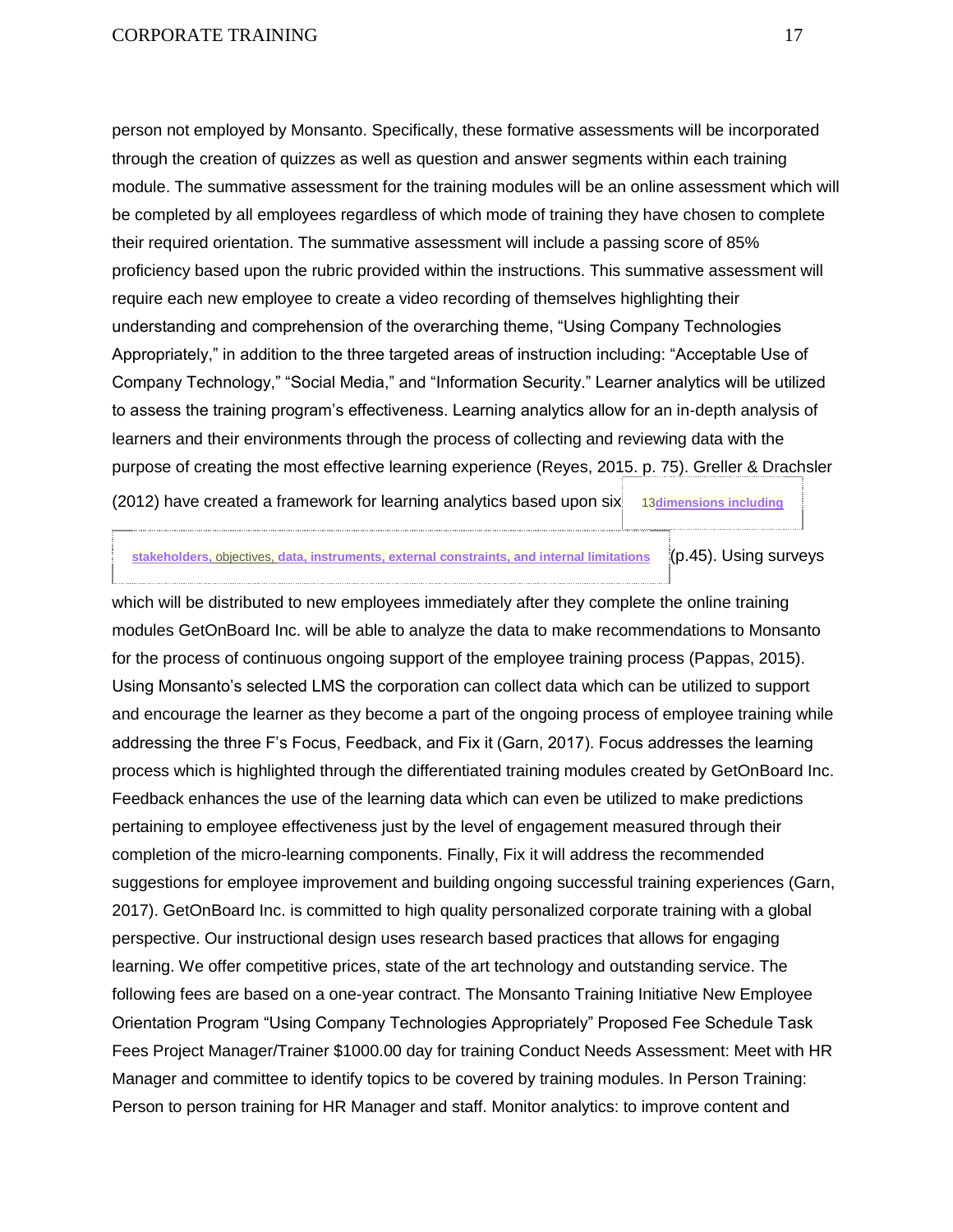training modules, this included monthly articulation meetings \$1000.00 day for needs assessment \$75.00 x 20 hours ? Estimate based on services provided Total: \$3,500.00 Instructional Designer \$100.00 x 160 hours Create Content: The instructional designer will create content for the following topics: ? Acceptable Use of Technology ? Social Media ? Information Security ? Estimate based on timeline of four weeks The instructional designer will create differentiated training modules for each topic using the modes of delivery: ? Interactive Multimedia Module ? Game-based Learning Module ? Social Learning Module Course Content Revisions: Unlimited content revision during the contract period. Please see stipulated agreement on turnaround time Total \$16,000.00 Unlimited Access and Unlimited Users Monsanto will have unlimited access and users \$ 25,000.00 Ongoing Tech Support Dedicated tech team and 24-hour help line for Monsanto \$12,000.00 Total \$56,500.00 Source:

Based on https 12[://www.learningsolutionsmag.com/articles/406/how-to-determine-the-real-cost-of-](javascript:openDSC(641357219,%201,%20)e-learning-

|              | programs9References Bandura, A. (1969). Social-learning theory of identificatory processes. Handbook of                                                                          |                                                                     |          |
|--------------|----------------------------------------------------------------------------------------------------------------------------------------------------------------------------------|---------------------------------------------------------------------|----------|
|              | socialization theory and research, 213, 262.8Blackburn, J. F. (2009). Differentiated learning modules for corporate                                                              |                                                                     |          |
|              | training based on learning styles (Ph.D.). Available from ProQuest Dissertations & Theses                                                                                        |                                                                     | :Global. |
| (305177497). | 2Boque, R. L. (2005, April 25). Use S.M.A.R.T. goals to launch management by objectives plan.                                                                                    |                                                                     |          |
|              | Retrieved from: http://www.techrepublic.com/article/use-smart-goals-to-launch- management-by-objectives-                                                                         |                                                                     |          |
|              | plan/6Eades, J., (2014). Why Microlearning is HUGE and how to be a part of it. Retrieved from:                                                                                   |                                                                     |          |
|              | https://elearningindustry.com/why-microlearning-is-huge Huffman, E. (2016, July 11). How gamification can help engage                                                            |                                                                     |          |
|              | millennial employees. Journal of Accountancy. Retrieved from: http://www.journalofaccountancy.com/newsletters/2016/jul/how-<br>gamification-can-engage-millennial-employees.html | 11Hug, T., Lindner, M., & Bruck, P. (2017). Microlearning: Emerging |          |
|              | concepts, practices and technologies after e-Learning. 10 Retrieved from:                                                                                                        |                                                                     |          |
|              | https://www.researchgate.net/publication/246822097 Microlearning Emerging Concept                                                                                                |                                                                     |          |
|              | <b>Practices and Technologies after e-Learning Garn, K.,</b>                                                                                                                     | (2017). Learning Analytics: Why it's important to measure           |          |